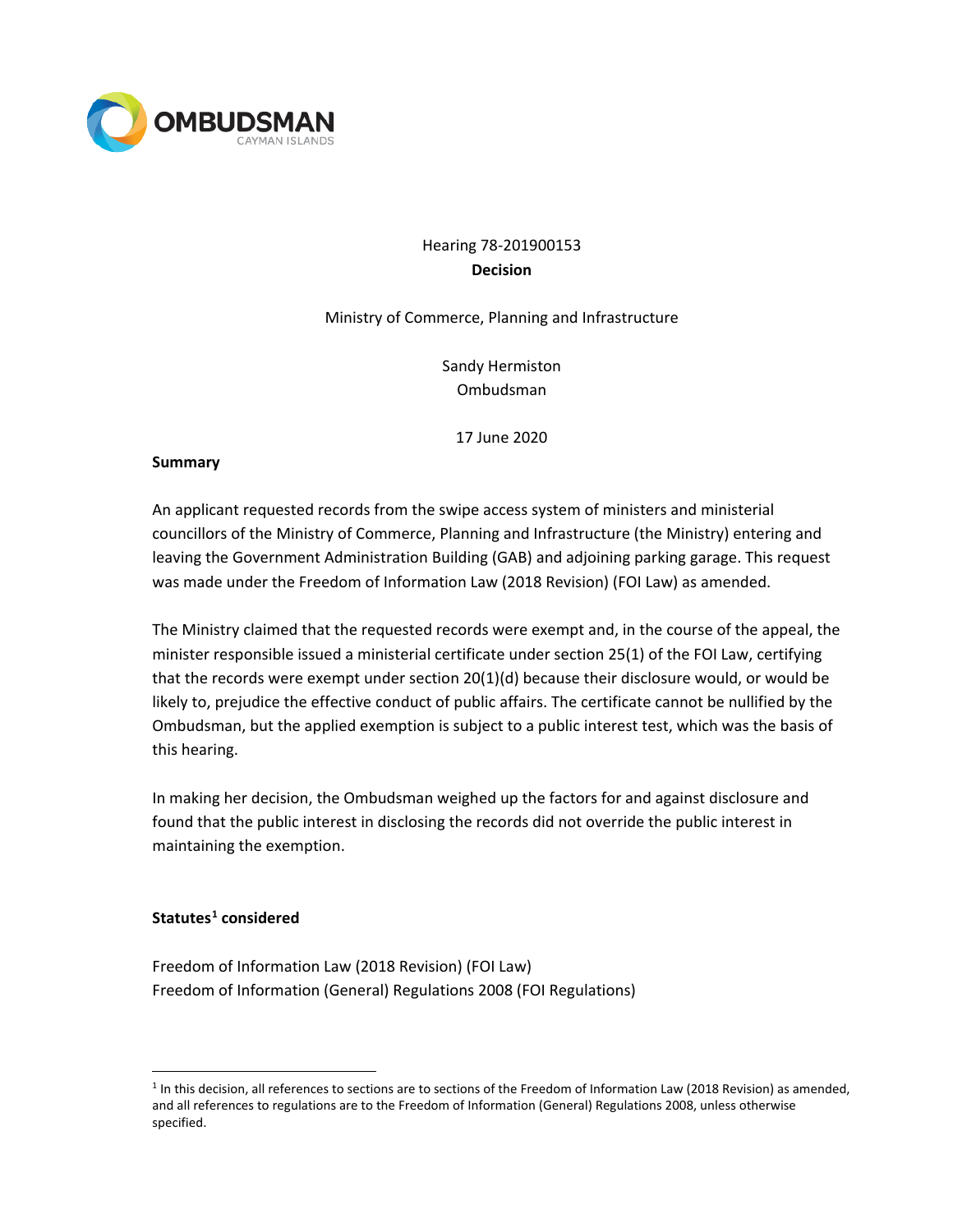#### **Contents**

### **A. INTRODUCTION**

[1] On 15 July 2019, the applicant made a request to the Ministry of Commerce, Planning and Infrastructure (the Ministry) under the FOI Law for:

> *All records held by the Ministry of Planning, Lands, Agriculture, Housing and Infrastructure – The Facilities Office – in relation to the first swipe in and last swipe out of the security cards or fobs at Government Administration Building for every government minister and ministerial counsellor [sic] for every day of the week since the last election (22 May 2013).*

> *All records held by the Ministry of Planning, Lands, Agriculture, Housing and Infrastructure – The Facilities Office – in relation to the first swipe in and last swipe out of the security cards or fobs at the parking facilities at Government Administration Building for every government minister and ministerial counsellor [sic] for every day of the week since the last election (22 May 2013).*

*All records held by the Ministry of Planning, Lands, Agriculture, Housing and Infrastructure – The Facilities Office – in relation to the attendance at the Government Administration Building for every government minister and ministerial counsellor [sic] for every day of the week since the last election (22 May 2013).*

- [2] On 23 August 2019, the Ministry denied the applicant access to these records claiming that they were exempt under sections 16(a) (endangerment of a person's life or safety), 16(d) (prejudicing methods or procedures for preventing, detecting, etc., breaches or evasions of the law) and 23(1) (unreasonable disclosure of personal information).
- [3] The applicant requested an internal review, but that review decision was not issued until after the appeal to our office had been made. The internal review decision contained different reasons for refusing to disclose the records based on sections 9(c) (unreasonable diversion of resources), 20(1)(d) (prejudicing the effective conduct of public affairs) and 24(b) (endangerment of the safety of an individual).
- [4] Since one of the reasons given in the internal review decision was that compliance with the request would be an unreasonable diversion of resources, we advised the Ministry to invite the applicant to narrow the scope of the request, as required by regulation  $10(1)(b)$ . The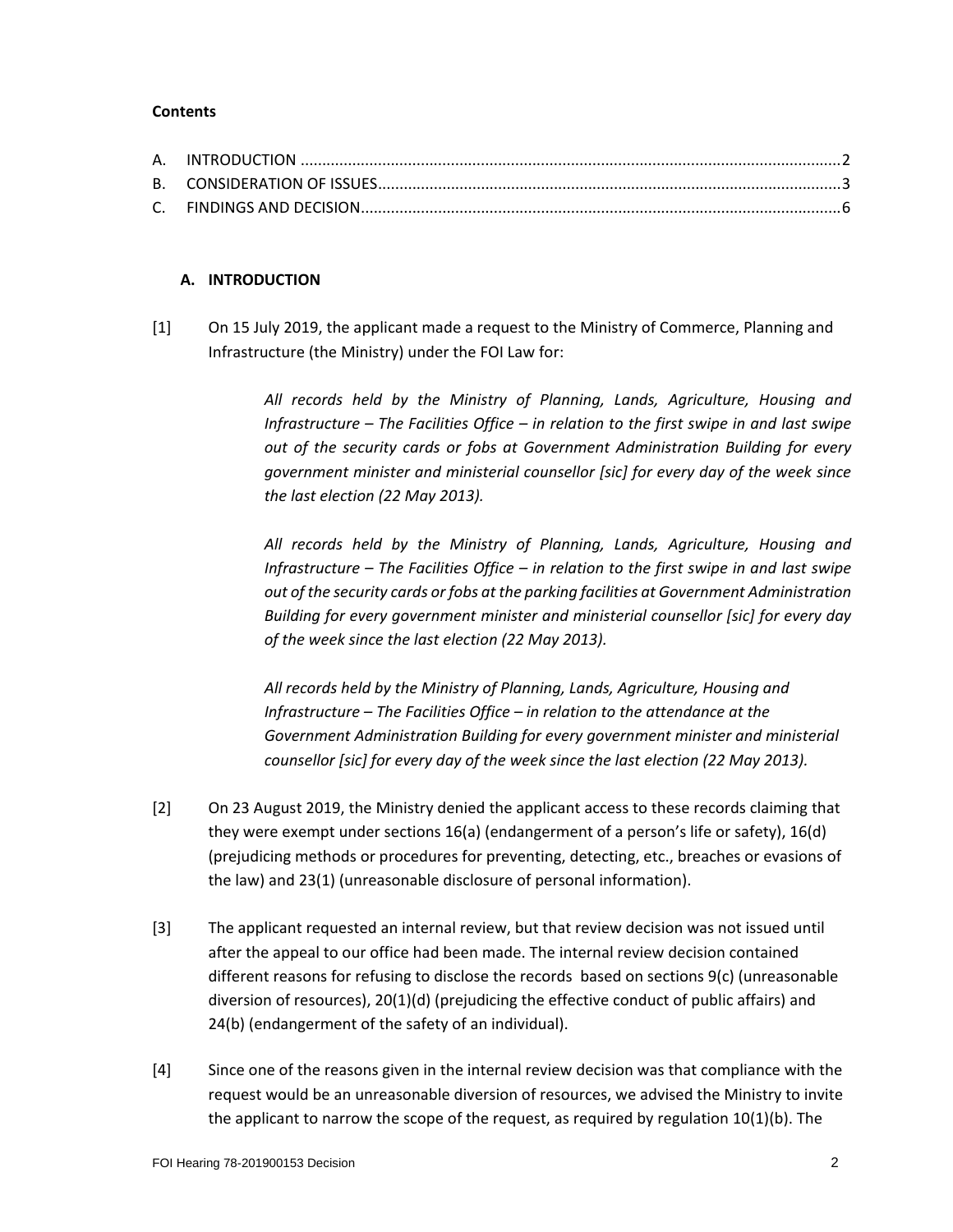applicant agreed to narrow the date range to which the request related to start on 1 July 2017 instead of on the date of the last election (22 May 2013).

[5] On 10 February 2020, the Minister of Commerce, Planning and Infrastructure (the Minister) issued a certificate (the Certificate) under section 25(1)(b) certifying that the records were exempt from disclosure because their release could prejudice the effective conduct of public affairs.

## **B. CONSIDERATION OF ISSUES**

## **a. The impact of the Certificate**

[6] The Certificate was issued pursuant to section 25, which states:

## *25. (1) Where –*

*(b) a Minister responsible is satisfied that an application for access relates to a record to which sections 15, 16, 20(1)(b), (c) and (d) and 22, as the case may be, applies,*

*the Governor or the Minister responsible, as the case may require, may issue a certificate to the effect that the record is an exempt record and shall specify the basis of the exemption.*

- [7] The Certificate indicated that "the requested records are exempt from disclosure pursuant to section 25(1)(d)", which the Ministry later corrected by email to refer to section 20(1)(d).
- [8] I am prohibited from nullifying the Certificate according to section 42(4)(b) of the FOI Law. However, since the exemption in section  $20(1)(d)$  is subject to a public interest test, I must decide whether it would nevertheless be in the public interest to disclose the records by virtue of section 26(1).

#### **b. Whether disclosure of the records would be in the public interest**

[9] Section 26(1) provides that a public interest test must be conducted when certain exemptions are applied, including section 20(1)(d):

> *26. (1) Notwithstanding that a matter falls within sections 18, 19(1)(a), 20(1)(b), (c) and (d), 21, 22, 23 and 24, access shall be granted if such access would nevertheless be in the public interest.*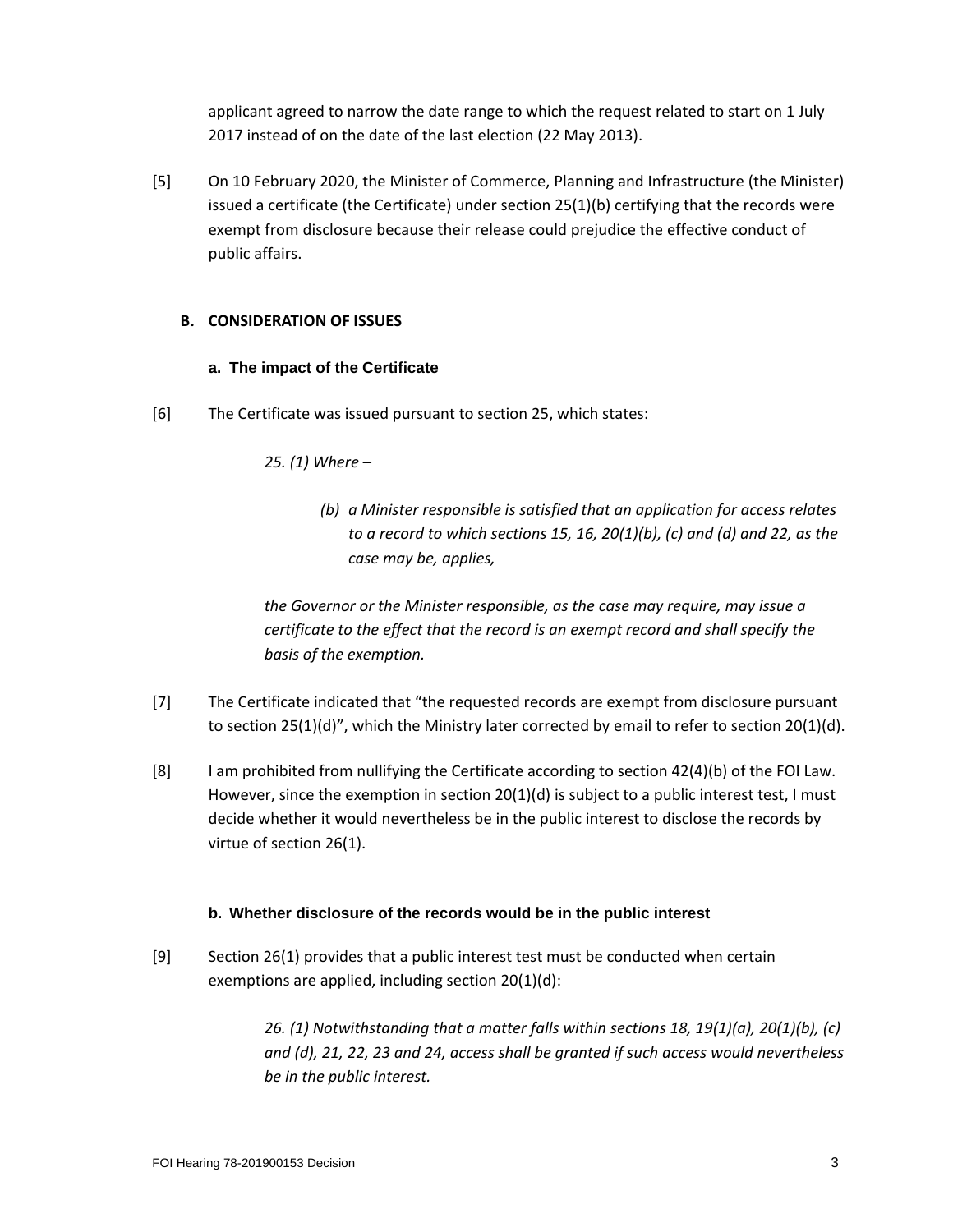- [10] A public interest test involves weighing up the public interest arguments for and against disclosure to determine whether, considering all the circumstances of the case, the public interest in maintaining an exemption outweighs the public interest in disclosing the requested information. A public authority should explain to the applicant what arguments for and against disclosure it has considered.
- [11] Public interest can include a wide range of values and principles relating to the public good or what is in the best interests of society. It is something that is of serious concern and benefit to the general public, not just something of interest to an individual. It serves the interests of the public at large, although it does not necessarily relate to the entire population. However, public interest is not the same as "something the public is interested in". It is what is in the interest of the public good or society at large. $2$
- [12] Regulation 2 defines public interest as follows:

*"public interest" means but is not limited to things that may or tend to-*

- *(a) promote greater public understanding of the processes or decisions of public authorities;*
- *(b) provide reasons for decisions taken by Government;*
- *(c) promote the accountability of and within Government;*
- *(d) promote accountability for public expenditure or the more effective use of public funds;*
- *(e) facilitate public participation in decision making by the Government;*
- *(f) improve the quality of services provided by Government and the responsiveness of Government to the needs of the public or of any section of the public;*
- *(h) deter or reveal wrongdoing or maladministration;*
- *(i) reveal information relating to the health and safety of the public, or the quality of the environment or heritage sites, or measures to protect any of those matters; or*
- *(j) reveal untrue, incomplete or misleading information or acts of a public authority.*
- [13] The Ministry acknowledged government accountability in the form of making the public aware of the number of times ministers and councillors entered the GAB for official business – as a public interest factor in favour of disclosure.
- [14] The Ministry argued the following factors for withholding the requested records:

<span id="page-3-0"></span><sup>2</sup> Information Commissioner's Office (UK), *The Public Interest Test: Freedom of Information Act*, Version 2.1, 19 July 2016.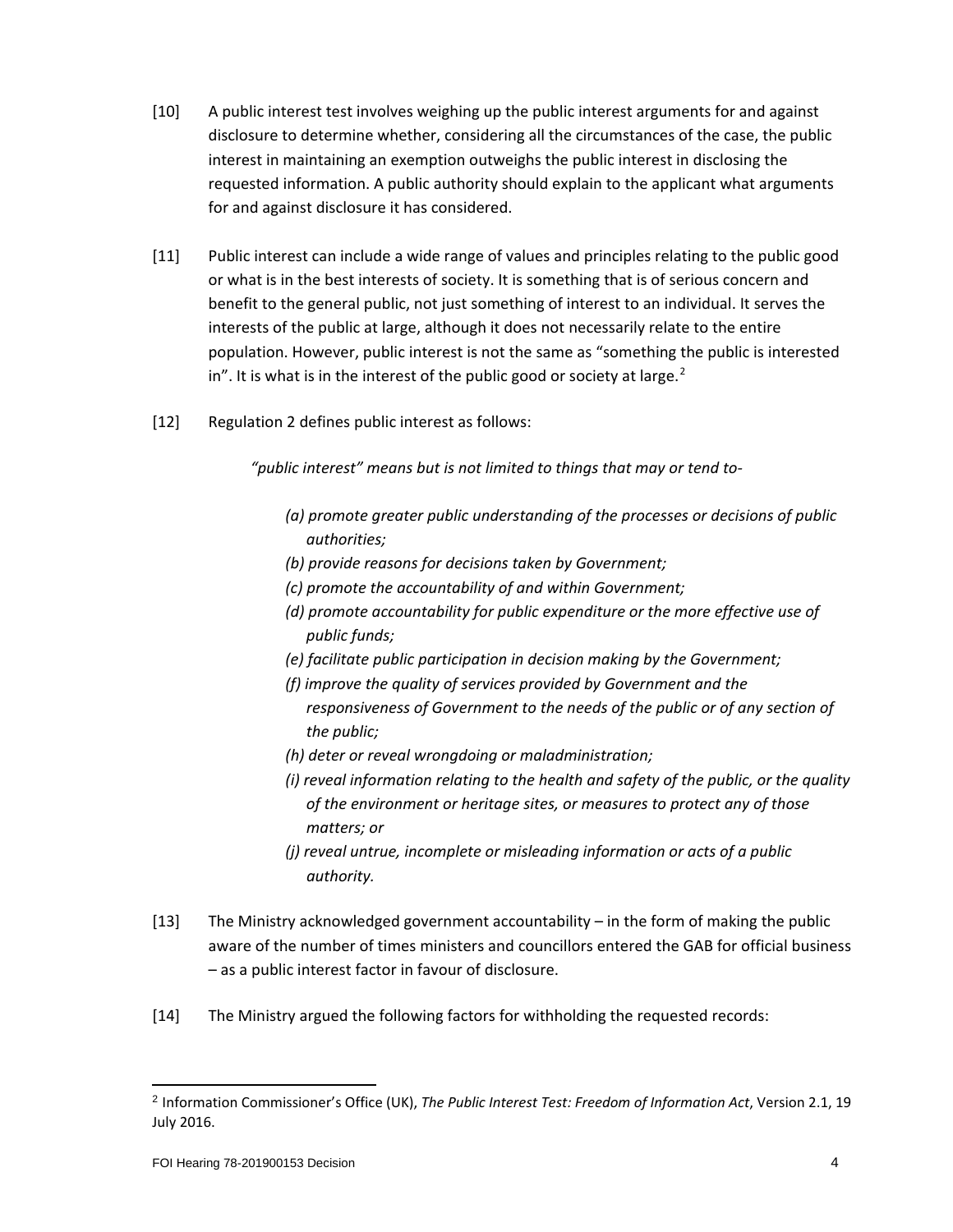- (a) The general public may misconstrue the requested records, because the access system at the GAB is not intended to be a time management system or for signing in and out.
- (b) The general public may misinterpret the requested records because each minister or councillor is not required to swipe their card or fob to gain access, and multiple persons may enter with a single swipe. Upon exit, ministers and councillors are not required to swipe their cards or fobs. Therefore, the requested records would not accurately reflect each time a minister or councillor had entered or exited the GAB or garage.
- (c) The integrity and viability of the swipe entry system could be impaired by disclosure of the requested records:
	- Civil servants could be discouraged from using the system out of fear that their information would be made public.
	- If as a result civil servants were to use the manual sign-in system, this would tie up the resources of Facilities Management.
	- Resources would be wasted if "new controls to monitor and mitigate behavioural changes" had to be implemented.
	- The system would contain inaccurate information if persons were to enter the building unrecorded, which could cause delays in the response of emergency services in situations such as earthquakes or fires.
	- Facilities Management would be unable to monitor the system effectively and efficiently if the data was inaccurate.
- (d) The requested records cannot be limited to information regarding entry to and exit of the building and garage, but would reflect all swipes. According to the Ministry, "This would ultimately allow the public to decipher patterns and behaviours of the Ministers and Counsellors [*sic*] within the [GAB]. Consequently, the movement times and key meeting locations within the [GAB] would be made available to the public."
- [15] Based on these arguments, the Ministry argued that the factors in favour of maintaining the exemption are not outweighed by the public interest factors in favour of disclosing the requested records, and that disclosure is therefore not required in the public interest.
- [16] The applicant did not make any submissions for this hearing.
- [17] Section 4 of the FOI Law states that the Law is intended to balance the general right of access ". . . against the public interest in exempting from disclosure governmental, commercial or personal information". The UK Information Commissioner's Office clarifies that each exemption represents a public interest in itself, in particular where a prejudicebased exemption, such as the exemption in section 20(1)(d), is concerned, which protects information from disclosure that would or would be likely to harm a particular interest: